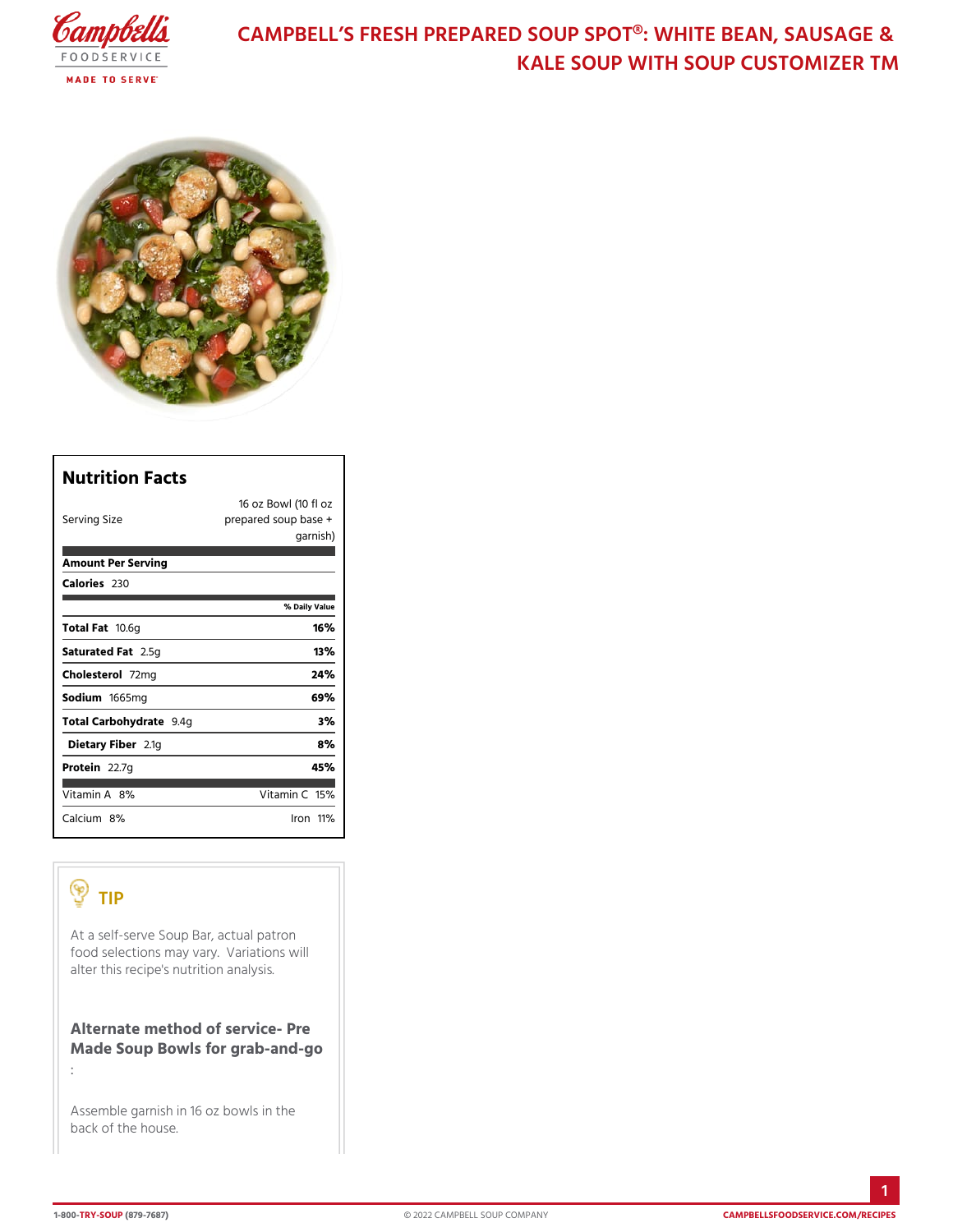# CAMPBELL S FRESH PREPARED SOUP SPOT®: KALE SOUP WITH SOUP CUS

Merchandize in a refrigerated serving area. Offer hot prepared Soup Custo kettles for customers to ladle into their pre made bowl;  $\mathsf{d} \mathsf{r}$ , t base can be portioned by  $a|ca|$ attendant.



Yields 12

Add the following ingredients to make ONE pre-made bowl:

• Sausage - 2.5 oz

- Kale 1/4 cup (#16 scoop)
- Beans 2 tbsp (#30 scoop)
- Tomatoes 1 tbsp  $(\#60 \text{ s}$  $]$ coop)
- Basil 1/2 tbsp (#30 scoop)
- Cheese 1 tbsp  $(\#60 \text{ sco}|\phi p)$

To finish each bowl, remove the lid from the bowl, ladle 10 oz of hot prepared Soup Customizer™ over the garnish, and replace the lid.

### Serving & Size 16 OZ BOWL (10 FL OZ I SOUP BASE + GARNISH)

Offer prepared Campbell s® Say Soup Customizer!", sausage, kal beans, tomatoes, basil, and par cheese on your Soup Bar, to inst to create a delicious bowl of so according to our Recipe Sugges posted at your point of service. number of ingredients on your S offerings to empower patrons to own custom creations.  $NOTE: S$ pictured depicts a self-serve st preparation by consumer and m match the recipe below.

## INGREDIENTS WEIGH MEASURE

| Campbell s® Savory Chicken Soup Cystomizer!" pouches<br>thawed |            |                                     |
|----------------------------------------------------------------|------------|-------------------------------------|
| ground turkey sausage, cooked                                  | $2$ $1b$ . |                                     |
| kale, finely chopped                                           |            | 4 oz. 3 cups                        |
| small white beans, canned, rinsed, draoized 1 1/2 ups          |            |                                     |
| diced tomatoes, fresh                                          |            | $5$ $oz.$ $3/4$ $cups$              |
| fresh basil leaves, chopped                                    |            | $0$ $0$ $2$ . $3/8$ $0$ $0$ $0$ $5$ |
| Parmesan cheese, grated                                        |            | 2 oz. 3/4 cups                      |